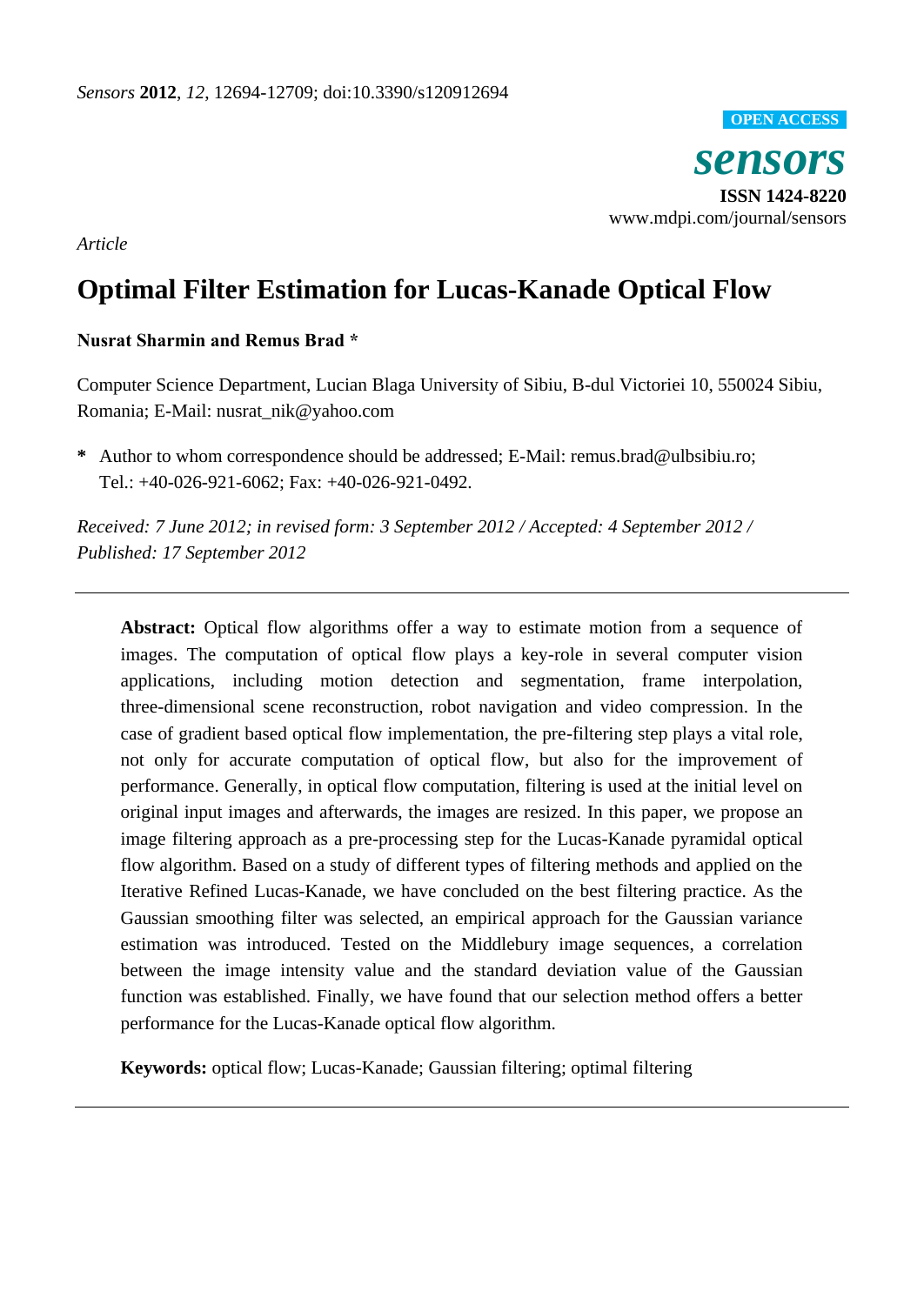#### **1. Introduction**

Unlike the processing of static images, much broader information can be extracted from time varying image sequences, this being one of the primary functions of a computer vision system. Obtaining motion information is a challenging task for machines, however, several techniques have been developed in order to obtain the requested motion field. By definition, the optical flow is the pattern of apparent motion of objects, surfaces and edges in a visual scene, caused by the relative motion between the observer and the scene.

In 1981, two differential-based optical flow algorithms were proposed, now considered as classics: one by Horn and Schunck [1] and the other by Lucas and Kanade [2]. Following Horn's definition, the motion field is the 2D projection of the 3D motion of surfaces in the world, whereas the optical flow is the apparent motion of the brightness patterns in the image. On the other hand, the Lucas-Kanade approach assumes that the flow is essentially constant in a local neighborhood of the pixel under consideration, and solves the basic optical flow equations for all the pixels in that neighborhood, by the least squares criterion. Many different optical flow algorithms have been developed since 1981, including extensions and modifications of the Horn-Schunck and Lucas-Kanade approaches. Black and Anandan [3] presented a robust estimation framework to deal with such outliers, but did not attempt to model the true statistics of brightness constancy errors and flow derivatives.

While introducing different optical flow methods, it was also necessary to evaluate the proposed methods. Barron, Fleet, and Beauchemin [4] provided a performance analysis of a number of optical flow techniques, which emphasizes on the accuracy and density of measurements.

In 2000, Christmas [5] introduced a filtering requirement for the computation of gradient-based optical flow. Also, different authors recommended the use of a filtering method, such as Fleet and Langley [6] and Xiao *et al.* [7]. In most cases, the authors employed one filtering method in the evaluation of optical flow. In [7] a multi-cue driven adaptive bilateral filter was proposed in order to regularize the flow computation, which was able to achieve a smooth optical flow field with highly desirable motion discontinuities. According to Fleet *et al*. [6], applying a simple recursive filter is necessary to achieve temporal smoothing and to compute the 2D flow from component velocity constraints using a spatio-temporal least square minimization. Nevertheless, the importance of filtering techniques in obtaining an accurate optical flow is emphasized in [8].

The design of optimal spatio-temporal filters, especially the ones proposed by Simoncelli [9] is extensively presented in [10], along with the use of 2D Gaussian as pre-processing. Only two values for the Gaussian standard deviation have been investigated, as the combination with other 3D filters provided an improvement of optical flow detection. The same approach of combining the spatio-temporal filters of Baron and Simoncelli and optimal in the aim of reducing the motion estimation error is presented by Elad *et al*. in [11]. In order to measure the concentration field of an injected gaseous fuel, Iffa *et al*. [12] employ a pyramidal Lucas-Kanade flow determination in conjunction with a  $5 \times 5$  kernel Gaussian filter.

In this paper, we focused on improving the accuracy of optical flow estimation by using the appropriate filtering method. As image filtering is essential in many applications, including smoothing, noise removal or edge detection, in the case of optical flow, we have investigated the filtering technique as a required preprocessing step. Also, in Section 3 we have analyzed different filtering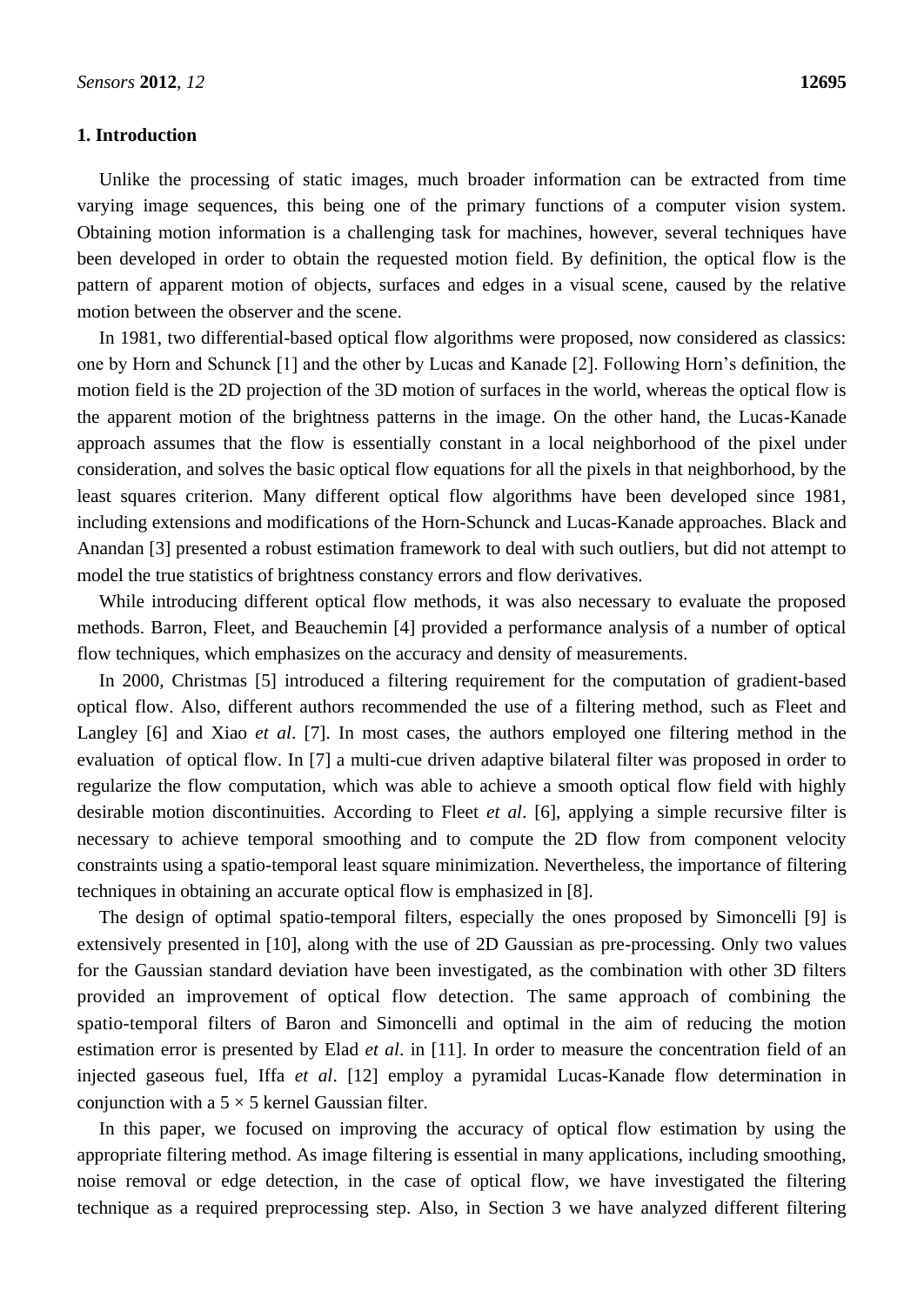methods in order to select the most suitable one. Section 4 presents a novel method for the selection of the appropriate Gaussian filter parameter, as discussed and sumarized in Section 5.

#### **2. The Lukas-Kanade Optical Flow and Coarse-to-Fine Approach**

We focused our investigation on the Lucas-Kanade optical flow determination. This gradient-based approach uses the constraint of pixel intensities constancy:

$$
I(x, y, t) = I(x + dx, y + dy, t + dt)
$$
 (1)

The optical flow constraint equation derived from the Taylor expansion of Equation (1) was introduced by Horn and Schunk in [1]. Having two unknown variables in one equation, it gives the aperture problem:

$$
I_x v_x + I_y v_y + I_t = 0 \tag{2}
$$

where  $I_x$ ,  $I_y$  and  $I_t$  denote the derivatives of the image function  $I(x, y)$  with respect to *x*, *y* and *t* (see Figure 1). The vector  $V = (v_x, v_y)$  defines the velocity vector in *x* and *y* direction.

#### **Figure 1.** Optical flow constraint line.



This problem cannot be solved as there are two unknowns in one equation, but if a small region is supposed to have the same velocity, the problem has a solution. Thus, *V* can be found at the intersection of the Horn-Schunk constraints for each pixel. If we consider only two pixels, we obtain one intersection point, as in Figure 2. According to Lucas-Kanade, usually, a region of several pixels is considered having the same velocity. The equations system is now over determined. Therefore, the least squared error solution is supposed to give a good estimation of the optic flow value for a pixel, as depicted in Figure 2(b).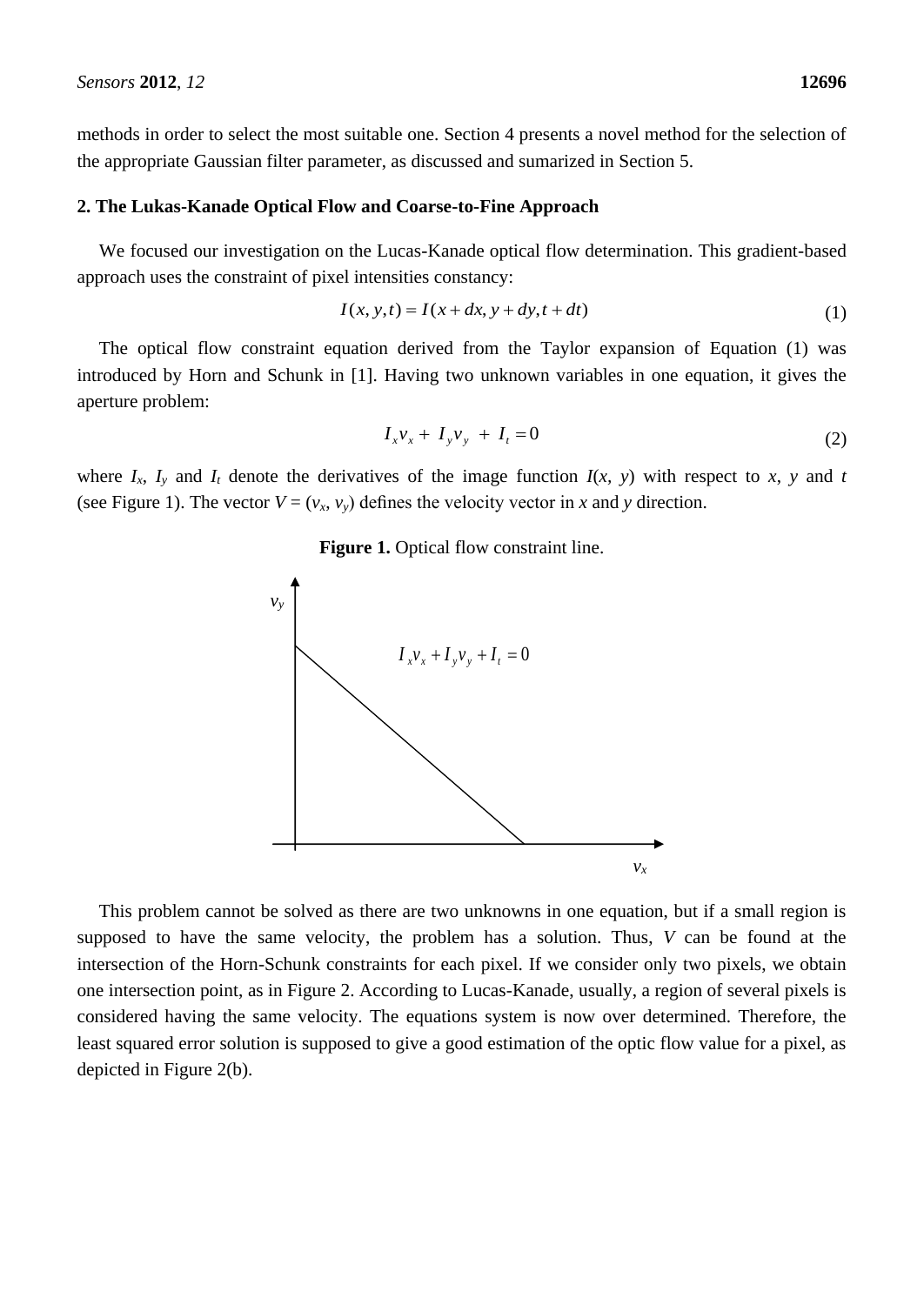



The optical flow equation is assumed to be used for all pixels within a window centered on pixel *p.* Explicitly, the local flow vector  $(v_x, v_y)$  must satisfy the optical flow constraint for a region of pixels with the same velocity, expressed by:

$$
I_x(x_1, y_1) \cdot v_x + I_y(x_1, y_1) \cdot v_y = -I_t(x_1, y_1)
$$
  
\n
$$
I_x(x_2, y_2) \cdot v_x + I_y(x_2, y_2) \cdot v_y = -I_t(x_2, y_2)
$$
  
\n
$$
\vdots
$$
  
\n
$$
I_x(x_n, y_n) \cdot v_x + I_y(x_n, y_n) \cdot v_y = -I_t(x_n, y_n)
$$
\n(3)

The equation system (3) can be rewritten using matrix-vector notation:

$$
\left(\frac{I_x(x_1, y_1) - I_y(x_1, y_1)}{I_x(x_2, y_2) - I_y(x_2, y_2)}\right) \left(\frac{v_x}{v_y}\right) = -\left(\frac{I_t(x_1, y_1)}{I_t(x_2, y_2)}\right) \left(\frac{v_x}{v_y}\right) = -\left(\frac{I_t(x_2, y_2)}{\frac{1}{b}}\right) \left(\frac{I_t(x_2, y_2)}{\frac{1}{b}}\right) \tag{4}
$$

This system has more equations than unknowns and thus it is usually over-determined. The Lucas-Kanade method obtains a compromise solution using the least square technique. In consequence, it solves the  $2 \times 2$  system:

$$
AT A v = AT b
$$
  
or  

$$
v = (AT A)^{-1} AT b
$$
 (5)

The Lucas-Kanade approach is a local optimization problem that cannot perform properly if the object movements are too large. As the gradient information is obtained by neighboring pixels, the real object motion cannot extend beyond the considered region. Also, the local neighborhood taken into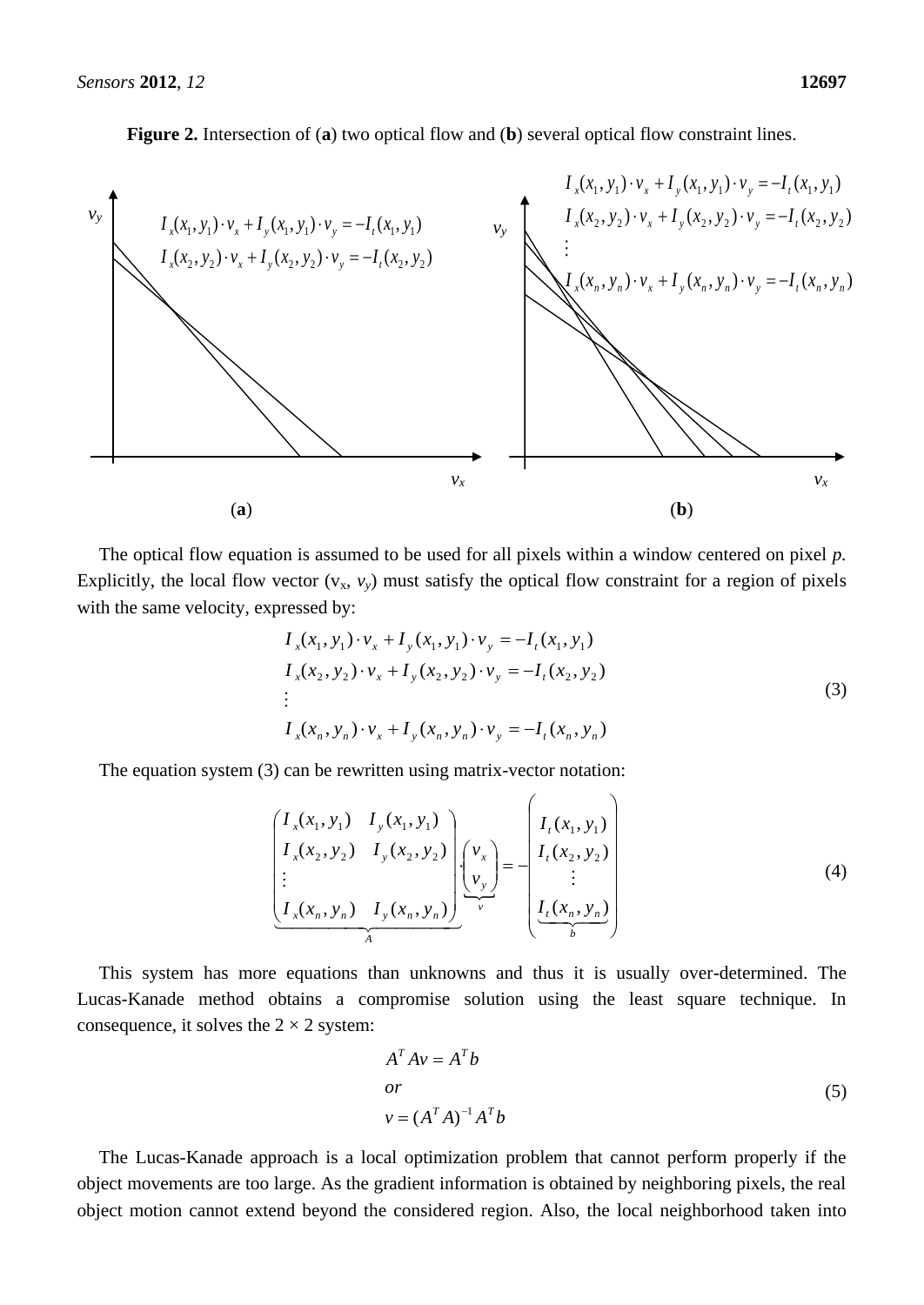account for the least squares approach is finite and there are few chances to correctly determine large movements. Therefore, it is common to use a pyramidal implementation. The input images are resized to a lower resolution, first by filtering with a low pass filter and then subsampled by a factor of 2, technique called coarse-to-fine approach, as shown in Figure 3. The computation of the optical flow is started with the lowest resolution images, at the highest pyramidal level. The result is passed then to the higher resolution level as an initial estimate. Running the algorithm on higher resolutions will cause higher accuracy for the flow field.



# **Figure 3.** Coarse-to-fine optical flow estimation.

Bouguet describes in [13] an iterative implementation of the Lucas-Kanade method using a Gaussian pyramid. The Iterative Lucas-Kanade algorithm requires an estimate of the velocity for every pixel using the classical algorithm. Then, by means of a warping technique, the estimated flow will be warped on the image and the process is repeated until convergence.

# **3. An Empirical Method for Optimal Filter Selection**

In this section, we present and discuss the results of our investigation. We have examined the performance of iterative Lucas-Kanade pyramidal optical flow algorithm together with different filtering techniques using well-known image sequences, provided with ground truth optical flow. The experimental were performed on a MATLAB R2010 platform using the standard available toolbox functions.

# *3.1. The Context of Evaluation*

In the aim of experimental evaluation, we have employed the Middlebury dataset [14] which provides the ground truth. The testing set presents a variety of sequences, including hidden texture, realistic and complex scenes and non-rigid motion. For fair comparisons, we have used gray-scale images, two frame sequence and the brightness constancy assumption. Three data sets, such as "Dimetrodon", "RubberWhale" and "Hydrangea" contains real world images with complex occlusions,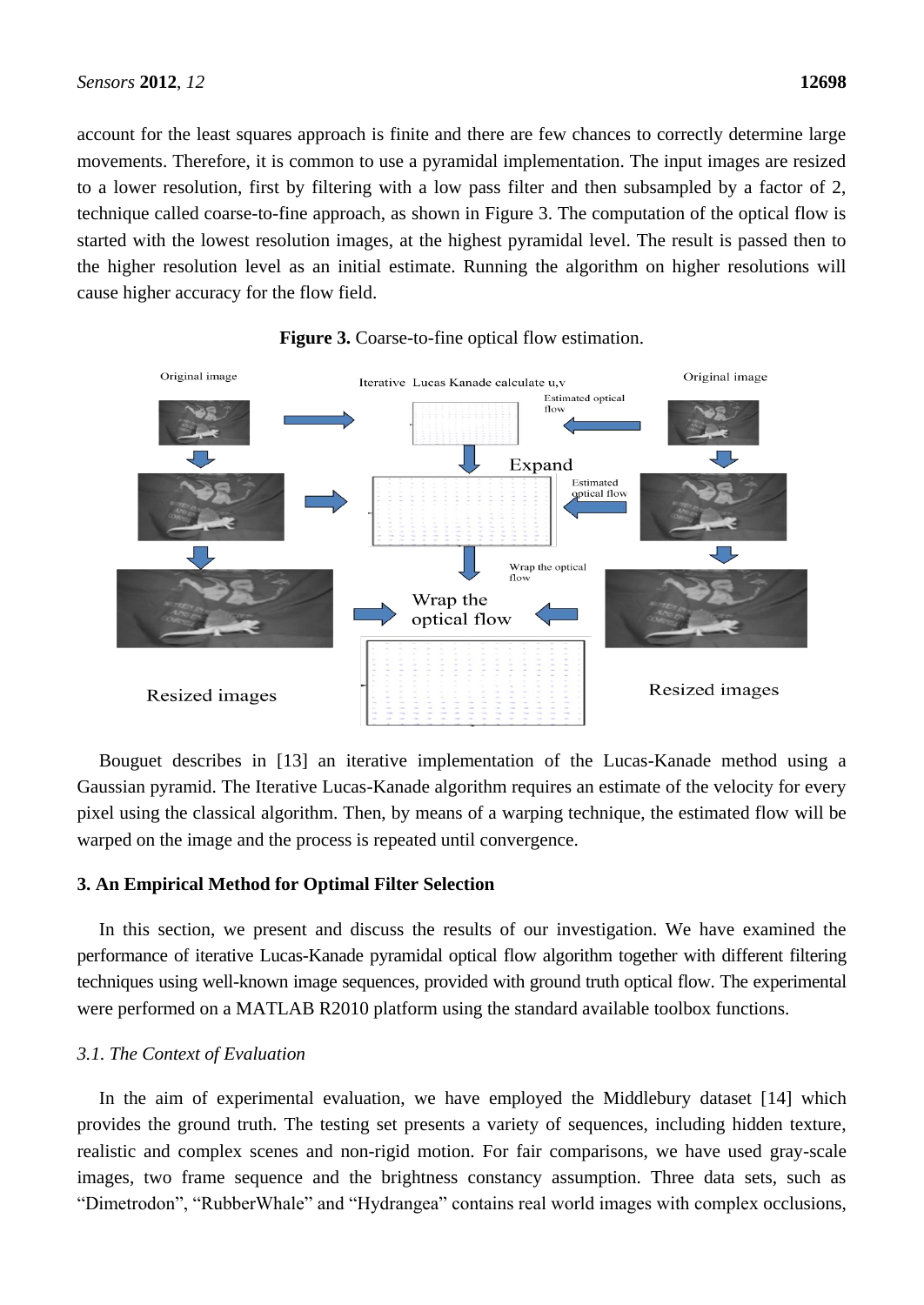while synthetic computer generated graphics are contained in four sets named "Grove2", "Grove3", "Urban2" and "Urban 3" [15]. The last set called "Venus" contains stereo images.

We have measured the performance of the estimated optical flow using both average angular error (AAE) and average endpoint error (AEE). The first error metric is the angle difference between the correct and estimated flow vectors defined by:

$$
AAE = \cos^{-1}(\hat{c} \cdot \hat{e})
$$
\n<sup>(6)</sup>

where  $\hat{c}$  is the normalized correct motion vector and  $\hat{e}$  is the normalized estimate optical flow vector.

We have also evaluated the results by means of an absolute error, the flow endpoint error (EE) defined by:

$$
AEE = \sqrt{(u - u_{GT})^2 + (v - v_{GT})^2}
$$
 (7)

where  $(u, v)$  is the estimated flow and  $(u_{GT}, v_{GT})$  is the ground truth optical flow.

At the very first stage of our evaluation, we have used the Pyramidal Iterative Lucas-Kanade algorithm with three pyramidal levels, combined with different filtering techniques on the eight data sets of the Middlebury benchmark. For the preprocessing step of the optical flow estimation, eight different filtering techniques were employed, namely the Gaussian, Median, Mean, High Boost, Laplacian, LOG, Bilateral and Adaptive Noise Removal filtering. Bilateral filtering is a nonlinear filtering method first proposed by Tomasi *et al*. [16]. Although there are various applications, as reported by Paris *et al*. [17] and Elad [18], our idea was to smooth images while preserving their edges. The effects of several smoothing filters, togheter with the process of optimal parameters selection were presented by Malik *et al.* in [19].

In the case of the Gaussian filter, a standard deviation  $\sigma = 1$  was used, the median filter had a  $3 \times 3$  kernel, the LOG filter had a size of  $5 \times 5$  and standard deviation  $\sigma = 0.5$ . The Mean filter had a  $3 \times 3$  size, the Laplacian filter a value of alpha = 1 and for the case of Bilateral filter, a spatial-domain standard deviation of 0.1 and intensity-domain standard deviation of 0.1 were employed. We have also tested on all image sets, the "High Boost Filter" with  $5 \times 5$  mask window and all pass factor weight  $\geq 1$ and the "Adaptive Noise Removal" filter that use neighborhoods of  $3 \times 3$  to estimate the local image mean and standard deviation. The previous mentioned parameters were obtained after a large set of tests in which the parameters of each filter were varied and selected based on the minimum error (AAE and AEE). Thus, we have divided our experimental research into three sections, as presented in the following subsections.

#### *3.2. Experimental Methodology*

At the earlier stage of our investigation, the goal was to find the appropriate method for filtering in Lucas-Kanade optical flow estimation. Consequently, we have divided our experiment into three parts (Figure 4):

- (1) Filtering applied on input images for pyramidal optical flow computation
- (2) Filtering applied on all resized input images for pyramidal optical flow computation
- (3) Comparison between case 1 and 2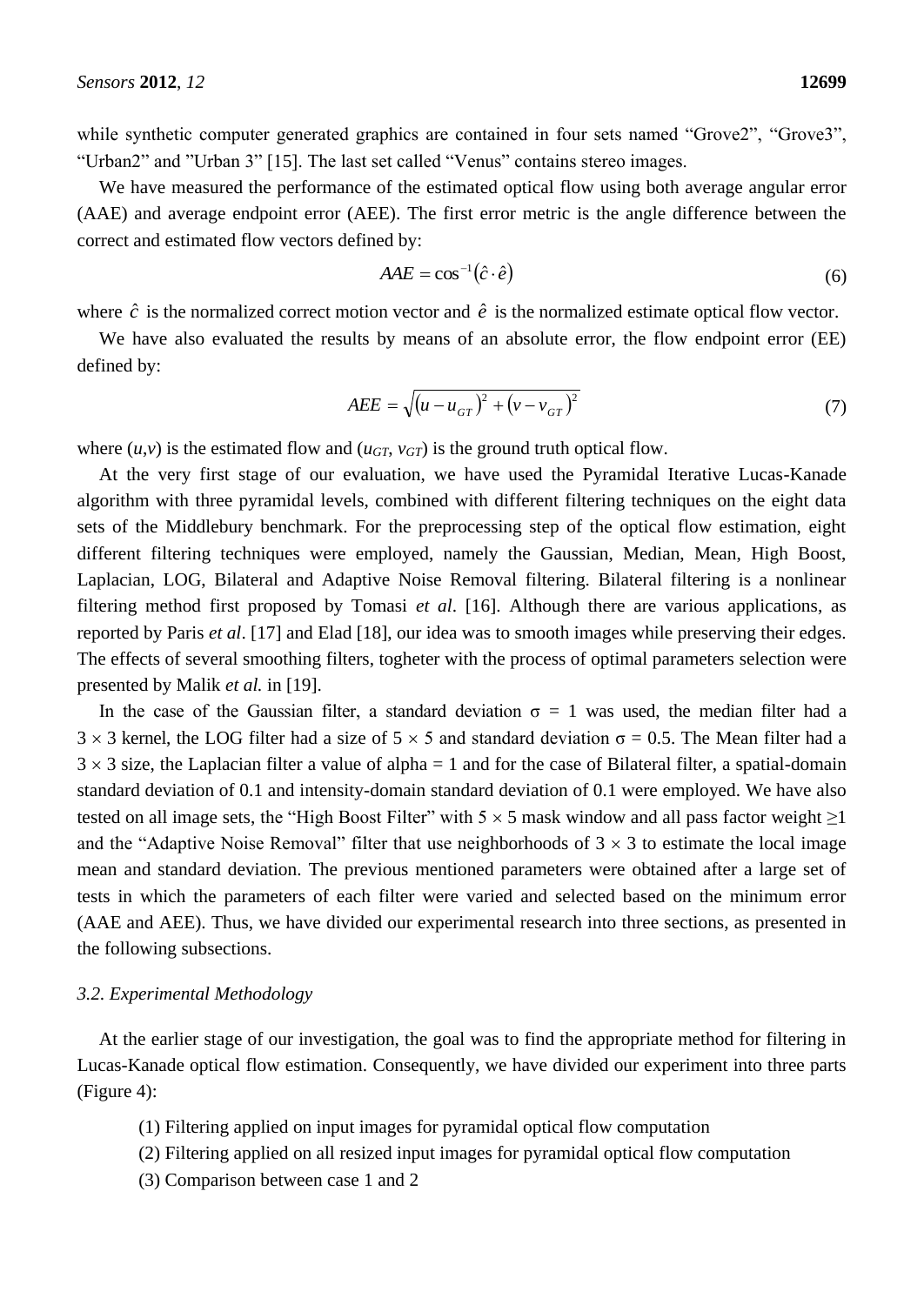

**Figure 4.** Coarse-to-fine optical flow estimation, (**a**) initial filtering and (**b**) filtering at all levels.

3.2.1. Applying Filtering on Input Images at the Initial Level of Optical Flow Computation

In this section, we present the experimental results for the pyramidal implementation of Lucas-Kanade, in the case where the filtering techniques have been applied before the optical flow estimation. We have concentrated our attention on the Average Angular Error and Average Endpoint Error estimated using eight different filtering techniques. We have found that AAE follows the same pattern as AEEs. Figure 5 shows a comparison between the AAEs (in degrees) computed on the Middlebury data sets, while the AEE variations are displayed in Figure 6. From the graphics depicted in Figure 6, one can observe the following:

- Gaussian, Mean, Median, Adaptive Noise Removal and Bilateral filtering result are comparatively better than the other one tested
- Smoothing filter increases significantly the accuracy of the detected flow field

**Figure 5.** Average angular errors using different filters only on input images.

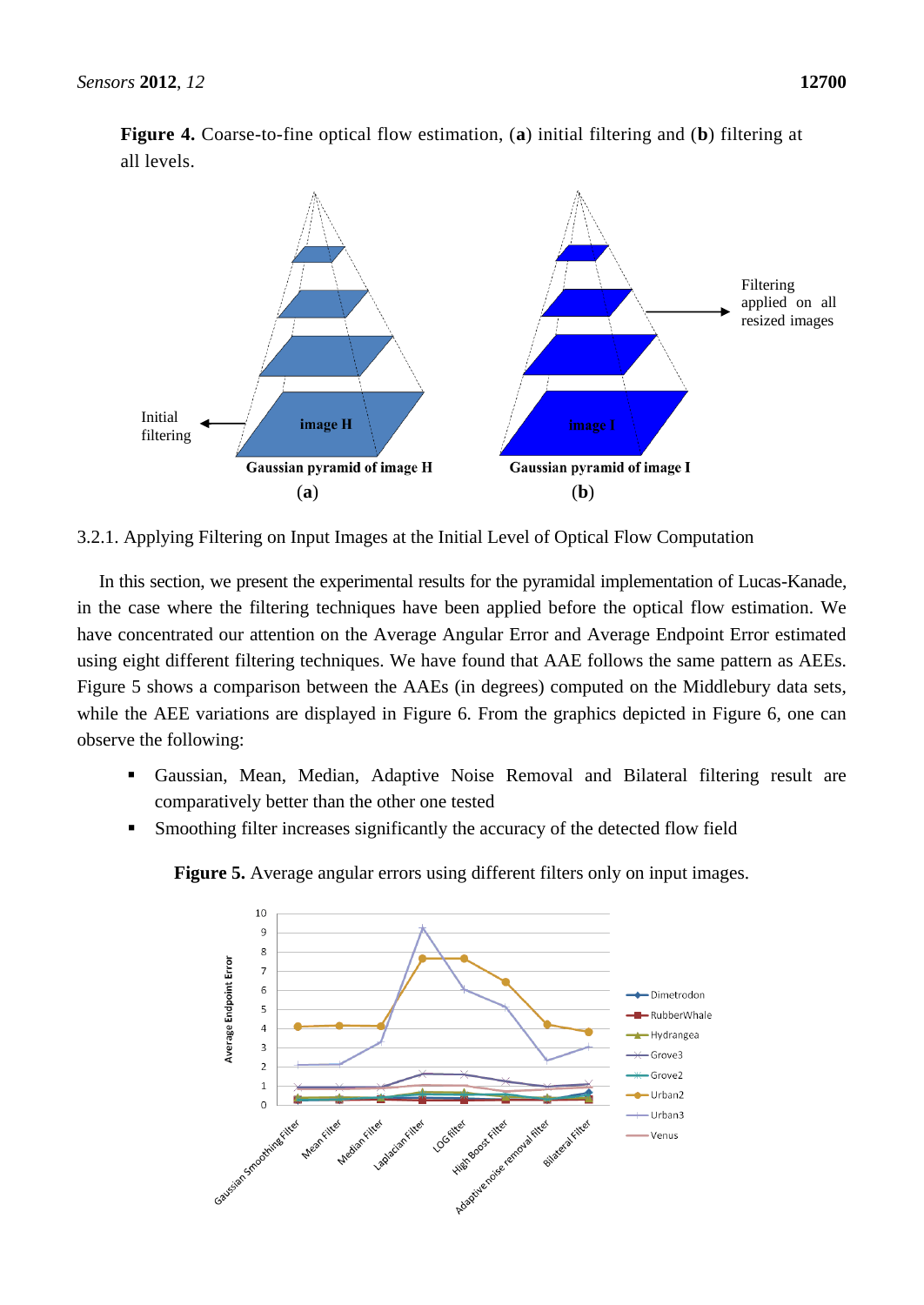

Figure 6. Average endpoint errors using different filters only on input images.

Therefore, selecting the five best performing filters, we have varied the filters parameters in order to obtain the smallest AEE, as listed in Table 1.

Table 1 shows that the Gaussian Filter has the lowest error but for different standard deviations, depending on the input images. We have studied the correlation between the image statistics and the  $\sigma$ value in Section 4.

| <b>Filter</b>         | <b>Hidden texture</b> |                    |                  | <b>Synthetic</b> |                |                |                | <b>Stereo</b>  |
|-----------------------|-----------------------|--------------------|------------------|------------------|----------------|----------------|----------------|----------------|
|                       | <b>Dimetrodon</b>     | <b>RubberWhale</b> | <b>Hydrangea</b> | Grove3           | Grove2         | Urban2         | Urban3         | <b>Venus</b>   |
| Gaussian              | 4.7025                | 8.7112             | 8.3686           | 8.5187           | 3.9922         | 14.7064        | 11.5392        | 10.7046        |
| smoothing $\sigma$    | $\sigma$ = 0.6        | $\sigma = 0.3$     | $\sigma = 0.4$   | $\sigma = 1$     | $\sigma = 0.7$ | $\sigma = 4.8$ | $\sigma$ = 3.6 | $\sigma = 0.3$ |
| Mean                  | 5.7210                | 10.143             | 9.3132           | 8.6578           | 4.2231         | 16.5652        | 13.1789        | 11.8439        |
| Median                | 7.8426                | 10.5369            | 9.1439           | 9.7582           | 5.8926         | 19.5492        | 22.5063        | 12.9823        |
| Adaptive              |                       |                    |                  |                  |                |                |                |                |
| <b>Noise</b>          | 5.8196                | 10.1214            | 9.169            | 9.169            | 4.3921         | 17.1897        | 14.5003        | 11.9682        |
| Removal               |                       |                    |                  |                  |                |                |                |                |
| <b>Bilateral</b>      | 17.4394               | 10.5945            | 8.716            | 10.3823          | 8.3447         | 19.2384        | 22.1881        | 14.3764        |
| $\sigma = [0.1, 0.1]$ |                       |                    |                  |                  |                |                |                |                |

**Table 1.** Lowest average endpoint error for best performing filters.

3.2.2. Applying Filtering on All Images for the Pyramidal Optical Flow Computation

In the case of the pyramidal implementation of Lucas-Kanade, the input images are resized at each level to a lower resolution. Average angular error and average endpoint error are presented in Figures 7 and 8, respectively.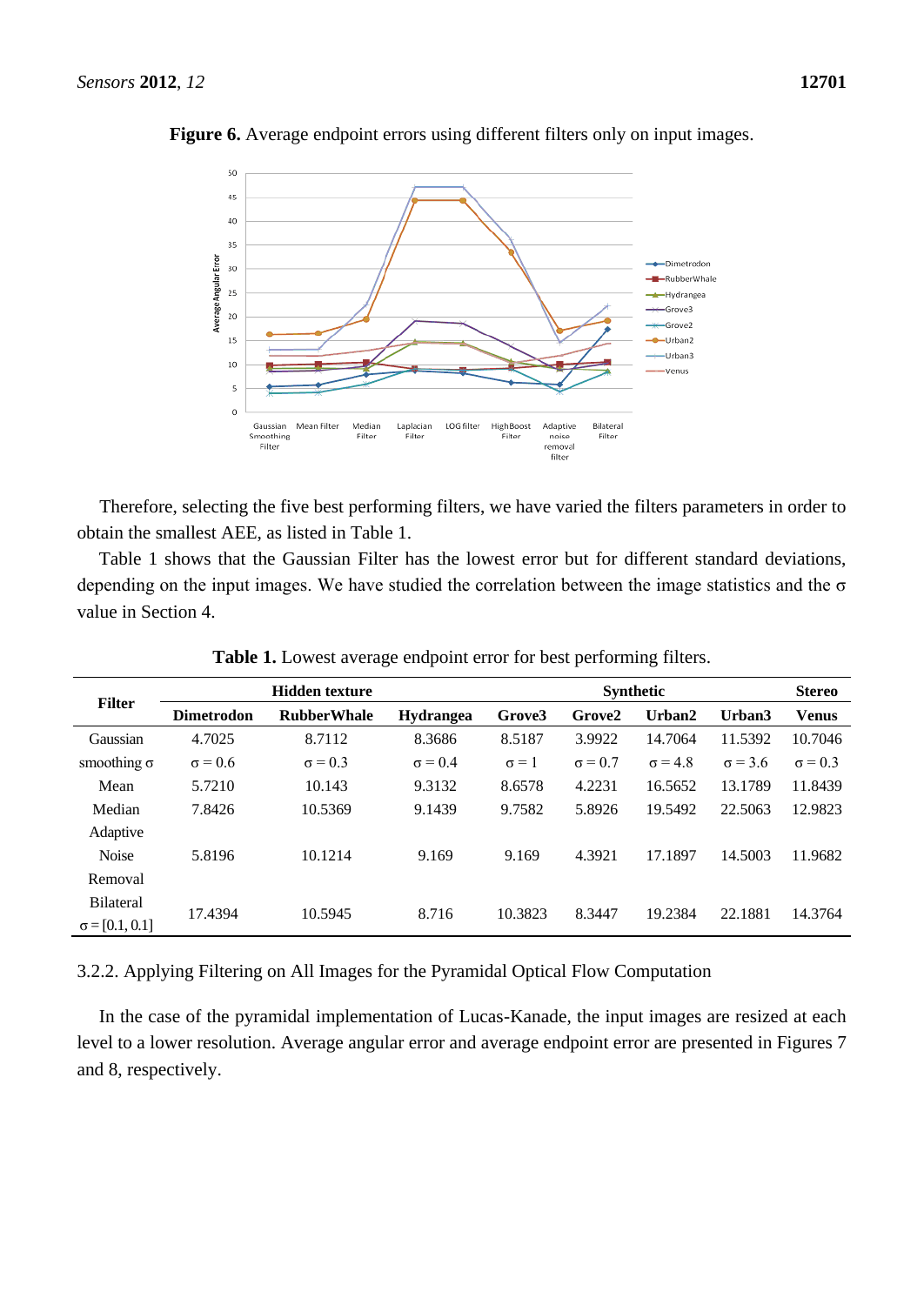

**Figure 7.** Average angular errors obtained using different filters on all resized images.

**Figure 8.** Average endpoint errors obtained using different filters on all resized images.



From the presented results and graphics, we can conclude that:

- Gaussian, Mean, Median, Adaptive Noise Removal and Bilateral filters result are comparatively better than the others
- Smoothing filters performs better than sharpening filters
- We recommended that for the Lucas-Kanade optical flow calculations it is better to use smoothing filters

In order to decide which method performs better, we made a checklist and an average ranking of the different filtering techniques. As a general conclusion from the experiments presented in Sections 3.2.1 and 3.2.2, in the case of pyramidal Lucas-Kanade optical flow, smoothing filters are recommended as the accuracy is improved. In order to decide which the best performing filter is and when it has to be applied, a comparison has been carried out, as shown in the following subsection.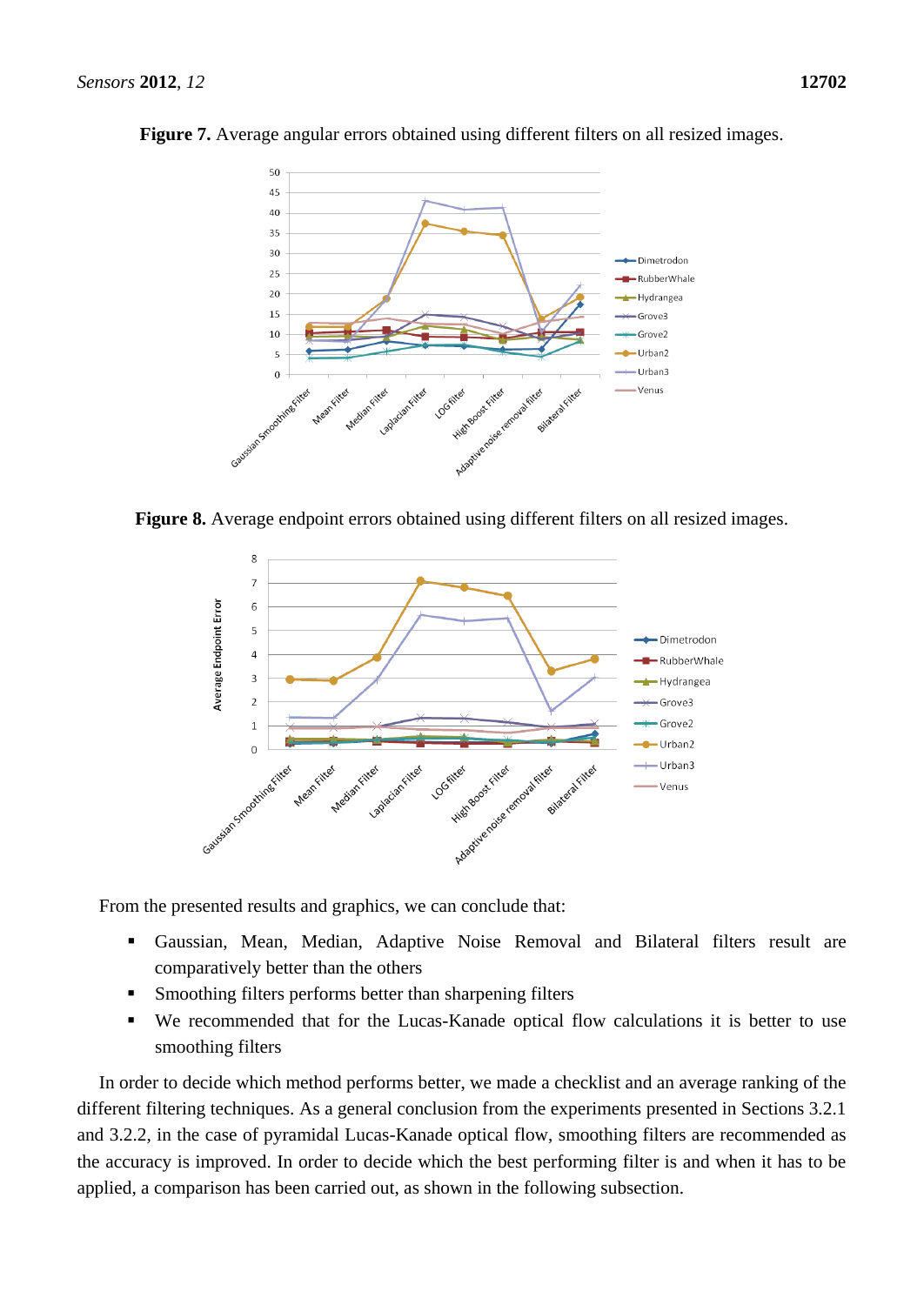# 3.2.3. Comparison of Filtering Methods

As several filtering methods are considered, a checklist and an average ranking are presented in Tables 2 and 3 for selection of optimum filtering method.

**Table 2.** Comparison between filtering methods at initial level and all levels on pyramidal Lucas-Kanade optical flow.

| <b>Different filtering</b> |                  | <b>Hidden Texture</b> |                          |        |        | <b>Synthetic</b> |                    | <b>Stereo</b> |
|----------------------------|------------------|-----------------------|--------------------------|--------|--------|------------------|--------------------|---------------|
| techniques                 | <b>Dimetrdon</b> | <b>RubberWhale</b>    | Hydrangea                | Grove3 | Grove2 | Urban2           | Urban <sub>3</sub> | <b>Venus</b>  |
| Gaussian Smooth            |                  |                       |                          |        |        |                  |                    |               |
| Filtering                  | $\mathbf{x}$     | X                     | X                        |        |        |                  |                    |               |
| Median Filtering           | $\mathbf{x}$     | X                     | $\mathbf{x}$             | ۰      |        |                  | $\qquad \qquad -$  | X             |
| LOG filtering              | -                | X                     | $\overline{\phantom{a}}$ | ۰      | -      |                  | $\qquad \qquad -$  | X             |
| Mean Filtering             | X                | X                     | X                        | ۰      |        |                  |                    |               |
| <b>High Boost</b>          |                  |                       |                          |        |        |                  |                    |               |
| Filtering                  |                  | ۰                     | -                        | -      | ۰      | $\mathbf{x}$     | X                  | -             |
| Laplacian Filtering        |                  | X                     |                          |        |        |                  | ۰                  | X             |
| <b>Adaptive Noise</b>      |                  |                       |                          |        |        |                  |                    |               |
| Removal filtering          | X                | X                     | X                        | ۰      |        |                  | -                  | X             |
| <b>Bilateral Filtering</b> |                  |                       |                          |        |        |                  |                    |               |

Where x—recommended for initial filtering and X—recommended for all levels.

**Table 3.** Comparison between filtering methods at initial level and all pyramidal levels using average ranking.

|                               |                                    | Filtering applied on input images at<br>initial level (average ranking) | Filtering applied on all resized images at<br>pyramidal levels (average ranking) |                           |  |
|-------------------------------|------------------------------------|-------------------------------------------------------------------------|----------------------------------------------------------------------------------|---------------------------|--|
| Filter                        | Average angular<br>error (degrees) | Average endpoint<br>error                                               | Average angular<br>error (degrees)                                               | Average endpoint<br>error |  |
| Gaussian smooth               | 9.809825                           | 1.156813                                                                | 8.9477                                                                           | 0.9484                    |  |
| Median                        | 12.2765                            | 1.351225                                                                | 11.96125                                                                         | 1.307188                  |  |
| LOG                           | 20.6046875                         | 2.27355                                                                 | 17.29629                                                                         | 2.005838                  |  |
| Mean                          | 9.9558875                          | 1.17025                                                                 | 9.028563                                                                         | 0.947563                  |  |
| <b>High Boost</b>             | 16.1461625                         | 1.893188                                                                | 15.97896                                                                         | 1.903713                  |  |
| Laplacian                     | 20.8631375                         | 2.688675                                                                | 18.05495                                                                         | 2.084288                  |  |
| <b>Adaptive Noise Removal</b> | 10.29116                           | 1.141913                                                                | 9.64585                                                                          | 1.035                     |  |
| Bilateral                     | 13.909975                          | 1.353625                                                                | 13.90998                                                                         | 1.353625                  |  |

Examining the values obtained in the above investigation, we can conclude that:

- filtering at all pyramidal levels is better than filtering only the initial images
- among all filtering methods, the Gaussian filter is optimal for computing Lucas-Kanade optical flow, as error is decreasing

As the Gaussian filter performs better then any other considered filter, we have focused our investigation on finding the standard deviation parameter optimum value and drawing its dependency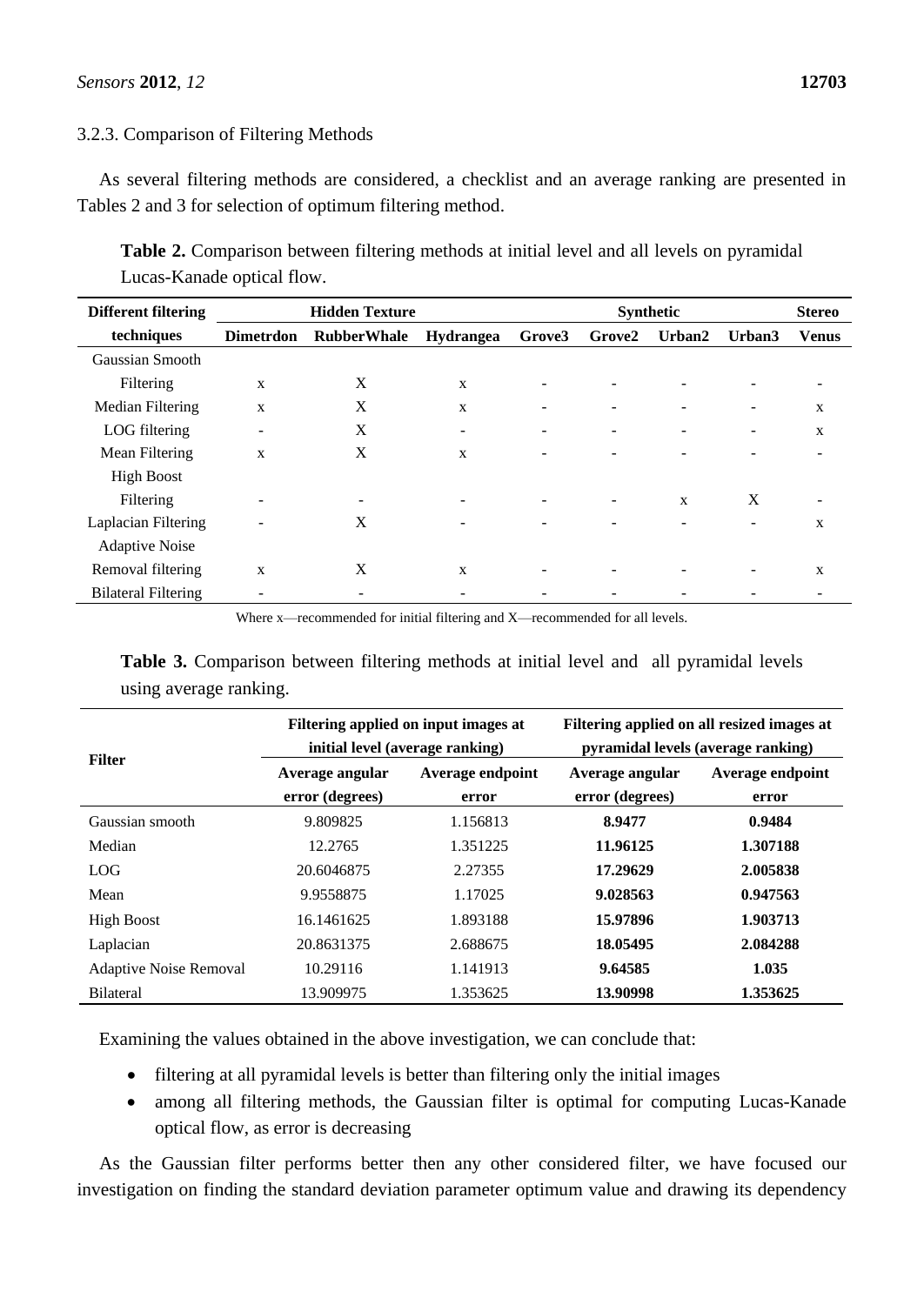with error. Values presented in Figure 9 are for the case of a pyramidal Lucas-Kanade optical flow using Gaussian filter on all resized images.



**Figure 9.** Average angular error for different σ values.

#### **4. A Novel Method for Estimating the Appropriate Gaussian Filtering Parameter**

From the graphs in Figure 9, it is clearly shown that the appropriate  $\sigma$  value varies from image to image, but shows some common characteristic for the six image sets (Dimetrodon, RubberWhale, Hydrange, Grove3 and Grove2, Venus). The AAE increases with the increase of standard deviation, as for Urban2 and Urban3 image sequences it has a reverse behavior.

Therefore, we have tried to find the correlation between the image contents and the  $\sigma$  value, by computing a general measure, as the average intensity, for each image and for the entire dataset.

Based on several empirical tests and observations, we are proposing an algorithm for the estimation of the optimal filtering parameter:

- compute the mean intensity from input images
- find the reference point of Gaussian function
- using the values collected above, take a decision about the optimal parameter after a series of comparisons

The mean intensity of the test sequences was estimated using the values computed for two of the images and averageing of it at the end. For instance, in the case of the Dimetrodon image set, frame1 has an average image intensity of 0.3564, frame2 an average image intensity of 0.3567 and the average estimated intensity for the set was 0.3564. In Table 4, we have listed the estimated average intensity value of the Middlebury dataset.

Examining the plots in Figure 9, we have noticed the variation of the Gaussian function value according to standard deviation. In our investigation, we have employed a Gaussian function with the kernel defined on (−ksize/2, ksize/2), with a step of 2-ksize, where ksize = 6  $\times$   $\sigma$  and a standard deviation of 1. In this case, the highest value of the Gaussian function was 0.3521, as shown in Table 5.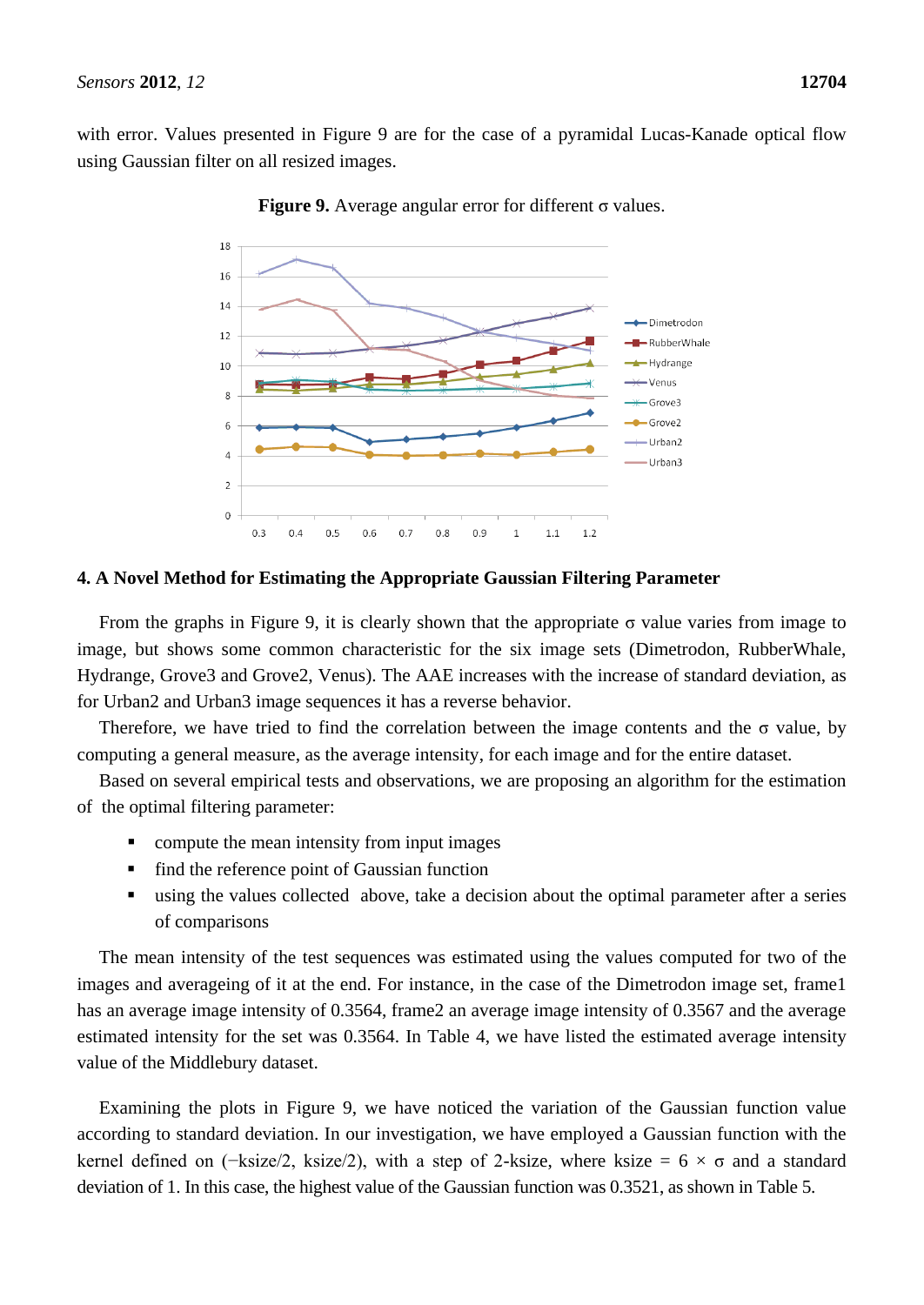| <b>Image sets</b>  | <b>Mean intensity value</b> |
|--------------------|-----------------------------|
| Dimetrodon         | 0.3564                      |
| <b>RubberWhale</b> | 0.52125                     |
| Hydrangea          | 0.4154                      |
| Grove <sup>3</sup> | 0.39945                     |
| Grove <sub>2</sub> | 0.3945                      |
| Urban2             | 0.21684                     |
| Urban3             | 0.2504                      |
| Venus              | 0.39645                     |

**Table 4.** Average intensity value of Middlebury dataset.

**Table 5.** Large values of Gauss function.

| $\mathbf{v}$<br>$\boldsymbol{\Lambda}$ | ◠<br>$\overline{\phantom{a}}$<br>ັ | $\Omega$<br>$\overline{\phantom{0}}$<br>1.02 | $-0.6667$ | v.J            | 1.667  | റ റാറ<br>2.8333 |
|----------------------------------------|------------------------------------|----------------------------------------------|-----------|----------------|--------|-----------------|
| G(x)                                   | 0.0044                             | .0743<br>v.v /                               | 0.3194    | 2521<br>0.5521 | 0.0995 | 0.0072          |

After the estimation of above mentioned values we have compared for each image set the reference point collected from the Gaussian function and the average image intensity. The standard deviation value of the Gaussian filter according to the image characteristics, was established after performing two types of comparisons. In the first case, we have just checked which value is greater than the other:

> If (average image intensity  $\geq$  Highest Gaussian function value) Then choose standard deviation less than 1 If (average image intensity < highest Gaussian function Value)

Then choose standard deviation higher than 1

Once completing this step for all image sets, we have obtained the results in Table 6. The bolded values are for image intensities greater than the reference point. Therefore, we can affirm that, if the average intensity value is equal or higher than the highest Gaussian function value, it is recommended to employ a standard deviation value of 1 or less than 1, and *vice versa*.

| <b>Image sets</b>  | <b>Mean intensity value</b> |
|--------------------|-----------------------------|
| Dimetrodon         | 0.3564                      |
| <b>RubberWhale</b> | 0.52125                     |
| Hydrangea          | 0.4154                      |
| Grove3             | 0.39945                     |
| Grove <sub>2</sub> | 0.3945                      |
| Urban2             | 0.21684                     |
| Urban3             | 0.2504                      |
| Venus              | 0.39645                     |

**Table 6.** Results of first comparison.

From Table 6, we have also noticed that the mean intensity value for the six image sets (Dimetrodon, RubberWhale, Hydrangea, Grove3, Grove2, and Venus) is greater than the reference value. Those are the sequences for which the AAE increase with the increase of σ value (see Figure 9).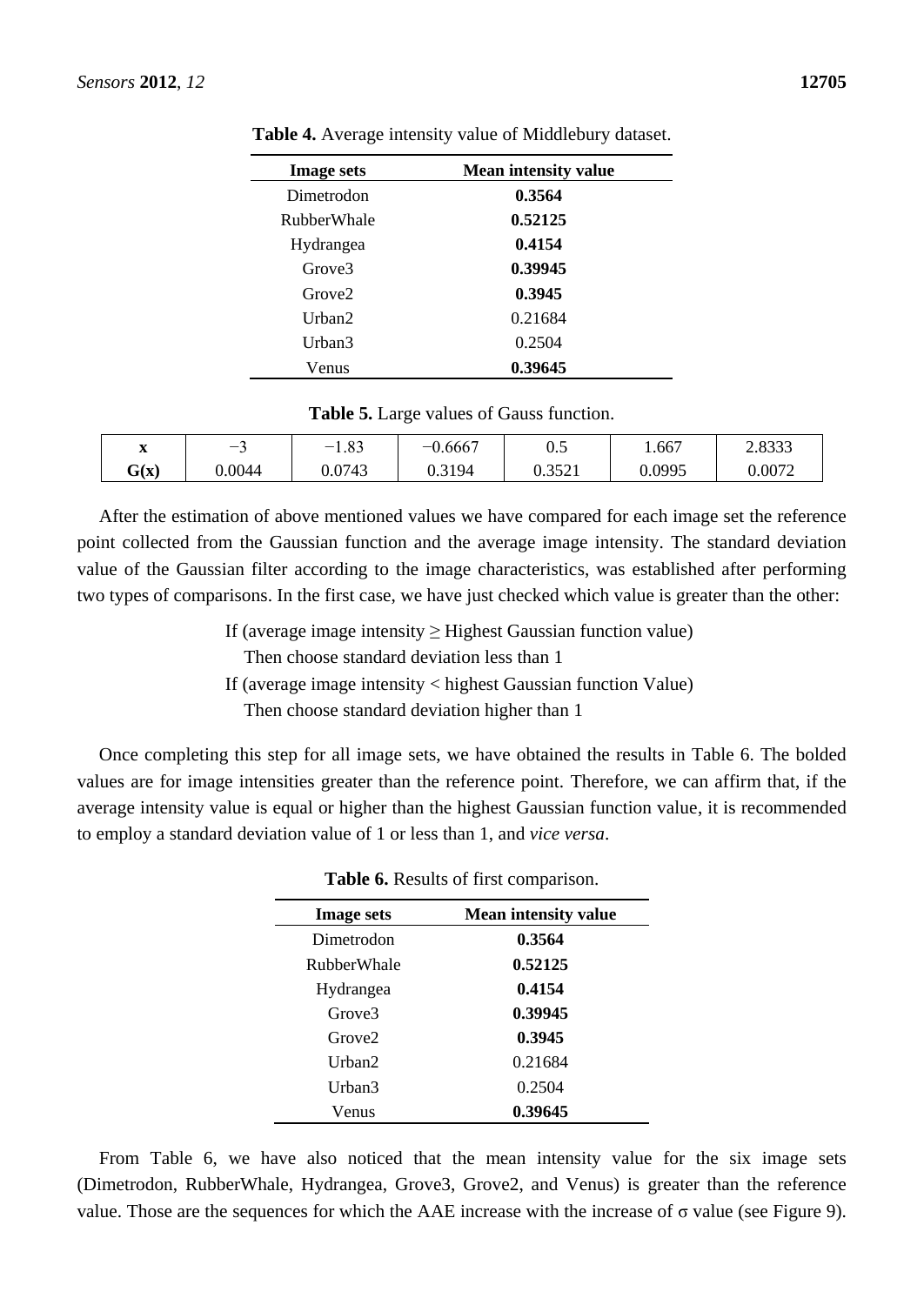Therefore, it has been shown that, if we use small sigma values, the optical flow method will provide smaller errors. On the other hand, for Urban2 and Urban3, the mean intensity value is less than the reference point and comparing the two values, we have observed that it is better to use large σ values.

Based on several analyses, we have also suggested another method of choosing the standard deviation, as the ratio between the considered reference point and the image mean intensity value:

ratio = highest Gaussian function value/mean intensity of input images (8)

After computing the proposed ratio for all the benchmarks, the obtained values are presented in Table 7. For instance, in the case of Urban2 image set, the mean intensity was 0.21684, the reference point had a value of 0.3521, giving a ratio of 1.62.

| <b>Image sets</b>  | <b>Ratio</b> |
|--------------------|--------------|
| Dimetrodon         | 0.988        |
| <b>RubberWhale</b> | 0.6755       |
| Hydrangea          | 0.8476       |
| Grove <sup>3</sup> | 0.8815       |
| Grove <sub>2</sub> | 0.8925       |
| Urban2             | 1.6238       |
| Urban3             | 1.4061       |
| Venus              | 0.8881       |

**Table 7.** Result for the second comparison step.

Examining the obtained value, one can observe that its mean intensity is two times lower than the highest Gaussian value. Therefore, we have specified that the  $\sigma$  should be in the range of [1.62, 2]. As a generalization, the obtained ratio should be the lower bound for the optimal Gaussian filter parameter and the ceiling value of the ratio, the upper bound.

To confirm the above statement, we have tested three synthetic sets of images (http://visual.cs.ucl.ac.uk/pubs/algorithmSuitability/). Table 8 shows the mean intensity values employed for the selection of  $\sigma$  and Figure 10 the AAE measures for the pyramidal L-K optical flow, using Gaussian filtering on all resized input images.

| <b>Image sets</b> | Mean intensity value of each image sets |
|-------------------|-----------------------------------------|
| Creats            | 0.4886                                  |
| $Sponza_1$        | 0.33605                                 |
| $Spanaza_2$       | 0.5741                                  |

**Table 8.** Average of image intensity values.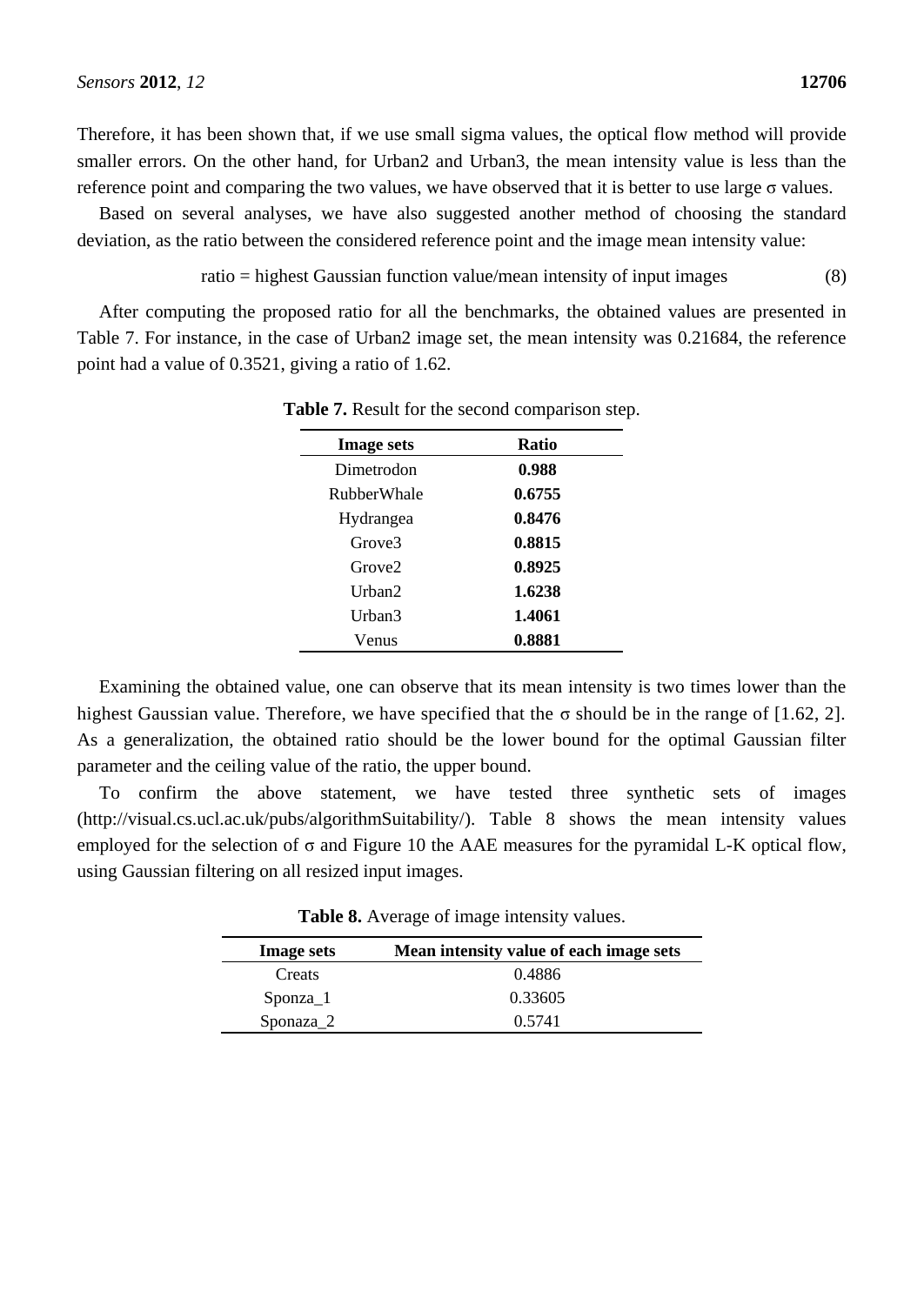**Figure 10.** Average angular error measures of iterative pyramidal L-K optical flow by using Gaussian Filtering on all resized input images.



#### **5. Discussion and Conclusions**

In this paper, we have presented an investigation on image filtering as a preprocessing level for the Lucas-Kanade optical flow computation framework. We have concluded not only on the fact that an optimal filtering must be performed at every pyramidal level, but also introduced a novel method for according the filter to the processed context. Also, from our study we have found that the Gaussian filter performs considerably better among different other filters.

Generally, in pyramidal optical flow computation, the input images are filtered only at the beginning and at the following levels, the images are being resized from that base. Our first experiment concerned the proper use of filtering, not only at the initial level, but subsequently at each pyramidal level. As several test sequences, together with the reference ground truth were available, an improvement of the error was obtained.

Since in our extensive research on the subject, we couldn't find any specifications regarding the optimal type of filter, we have considered the most referenced 2D ones, as Gaussian, Mean, Median, Bilateral, Adaptive Noise Removal or the High Boost filter. From the experimental results we have concluded that the Gaussian filtering is the most suitable in this regard, on the basis of computed average angular error and average endpoint error.

As the Gaussian filter was the most appropriate for pre-filtering the input images, we have investigated the relation between the standard deviation values of the Gaussian function and the image contents. From the plotted results, we have observed that there is no fixed  $\sigma$  value achieving the lowest error for any input sequence. Based on empirical observations, as the variation of error with standard deviation, we have established a correlation. Our novel method for selecting the σ value consists in observing the shape of the Gaussian function using a standard deviation of 1 and extracting the highest value. Comparing this reference point with the image average intensity can give an indication on the suitable value to be used. Also, we have found that the ratio between the image intensity and the highest Gaussian value can give an indication on the proper σ value. Finally, we concluded on the fact that computing the filter standard deviation from image characteristic offers a more accurate optical flow computation.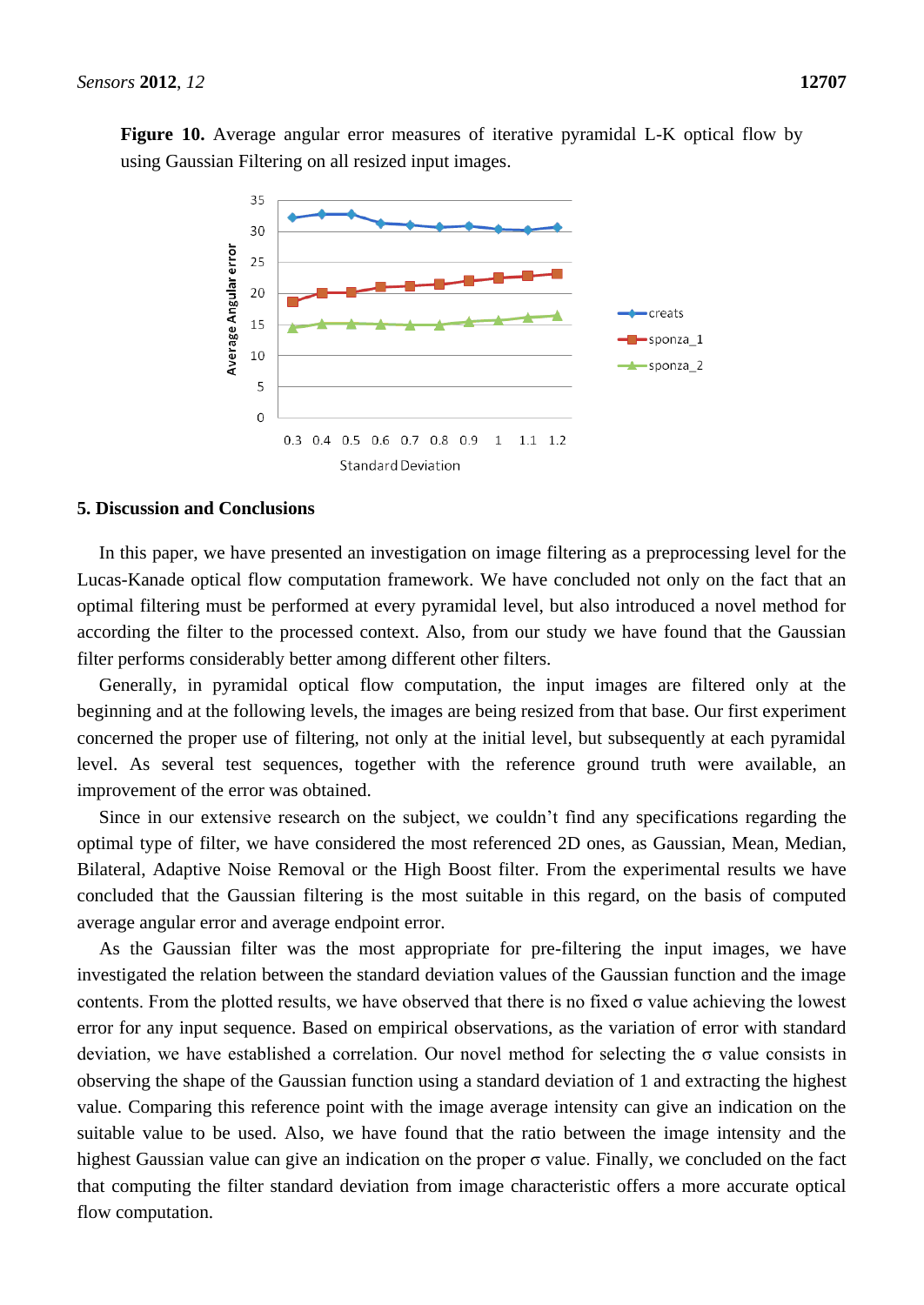# **References**

- 1. Horn, B.; Schunck, B. Determining optical flow. *Artif. Intell.* **1981**, *7*, 185–203.
- 2. Lucas, B.D.; Kanade, T. An Iterative Image Registration Technique with an Application to Stereo Vision. In *Proceedings of the DARPA Image Understanding Workshop*, Washington, DC, USA, April 1981; pp. 674–679.
- 3. Black, M.J.; Anandan, P. The robust estimation of multiple motions: Parametric and piecewise-smooth flow fields. *Comput. Vis. Image Understand*. **1996**, *63*, 75–104.
- 4. Barron, J.; Fleet, D.; Beauchemin, S. Performance of optical flow techniques. *Int. J. Comput. Vis.* **1994**, *12*, 43–77.
- 5. Christmas, W.J. Filtering requirements for gradient-based optical flow measurement. *IEEE Trans. Image Proc.* **2000**, *10*, 1817–1820.
- 6. Fleet, D.J.; Langley, K. Recursive filters for optical flow. *IEEE Trans. Pattern Anal. Mach. Intell.* **1995**, *16*, 315–325.
- 7. Xiao, J.; Cheng, H.; Sawhney, H.; Rao, C.; Isnardi, M. Bilateral Filtering-Based Optical Flow Estimation with Occlusion Detection. In *Proceedings of the 9th European Conference on Computer Vision*, Graz, Austria, May 2006.
- 8. Shobha, N.; Shankapal, S.R.; Kadambi G.R. A performance characterization of advanced data smoothing techniques used for smoothing images in optical flow computations. *Int. J. Adv. Comput. Math. Sci.* **2012**, *3*, 186–193.
- 9. Simoncelli, E.P. Design of Multi-Dimensional Derivatives Filters. In *Proceedings of the 1994 IEEE International Conference on Image Processing*, Austin, TX, USA, November 1994.
- 10. McCarthy, C.; Barnes, N. Performance of Temporal Filters for Optical Flow Estimation in Mobile Robot Corridor Centring and Visual Odometry. In *Proceedings of the 2003 Australasian Conference on Robotics & Automation*, Brisbane, Australia, December 2003.
- 11. Elad, M.; Teo, P.; Hel-Or, Y. On the design of optimal filters for gradient-based motion estimation. *Int. J. Math. Imag. Vis.* **2005**, *23*, 245–365.
- 12. Iffa, E.D.; Aziz, A.R.A.; Malik, A.S. Concentration measurement of injected gaseous fuel using quantitative schlieren and optical tomography. *J. Eur. Opt. Soc. Rap. Pub.* **2010**, *5*, 10029–10035.
- 13. Bouguet, J.Y. *Pyramidal Implementation of the Lucas Kanade Feature Tracker Description*; Technical Report for Intel Corporation Microsoft Research Lab: Santa Clara, CA, USA, 2000.
- 14. Baker, S.; Scharstein, D.; Lewis, J.P.; Roth, S.; Black, M.J.; Szeliski.R. A Database and Evaluation Methodology for Optical Flow. In *Proceedings of the 11th IEEE International Conference on Computer Vision (ICCV 2007)*, Rio de Janeiro, Brazil, October 2007.
- 15. Baker, S.; Scharstein, D.; Lewis, J.P.; Roth, S.; Black, M.J.; Szeliski, R. A Database and Evaluation Methodology for Optical Flow. *Int. J. Comput. Vis.* **2011**, *92*, 1–31.
- 16. Tomasi, C.; Manduchi, R. Bilateral Filtering for Gray and Color Images. In *Proceedings of the Sixth International Conference on Computer Vision*, Bombay, India, January 1998; p. 839.
- 17. Paris, S.; Kornprobst, P.; Tumblin, J.; Durand, F. A Gentle Introduction to Bilateral Filtering and Its Application. In *Proceedings of the Special Interest Group on Computer Graphics and Interactive Techniques Conference*, San Diego, CA, USA, August 2007.